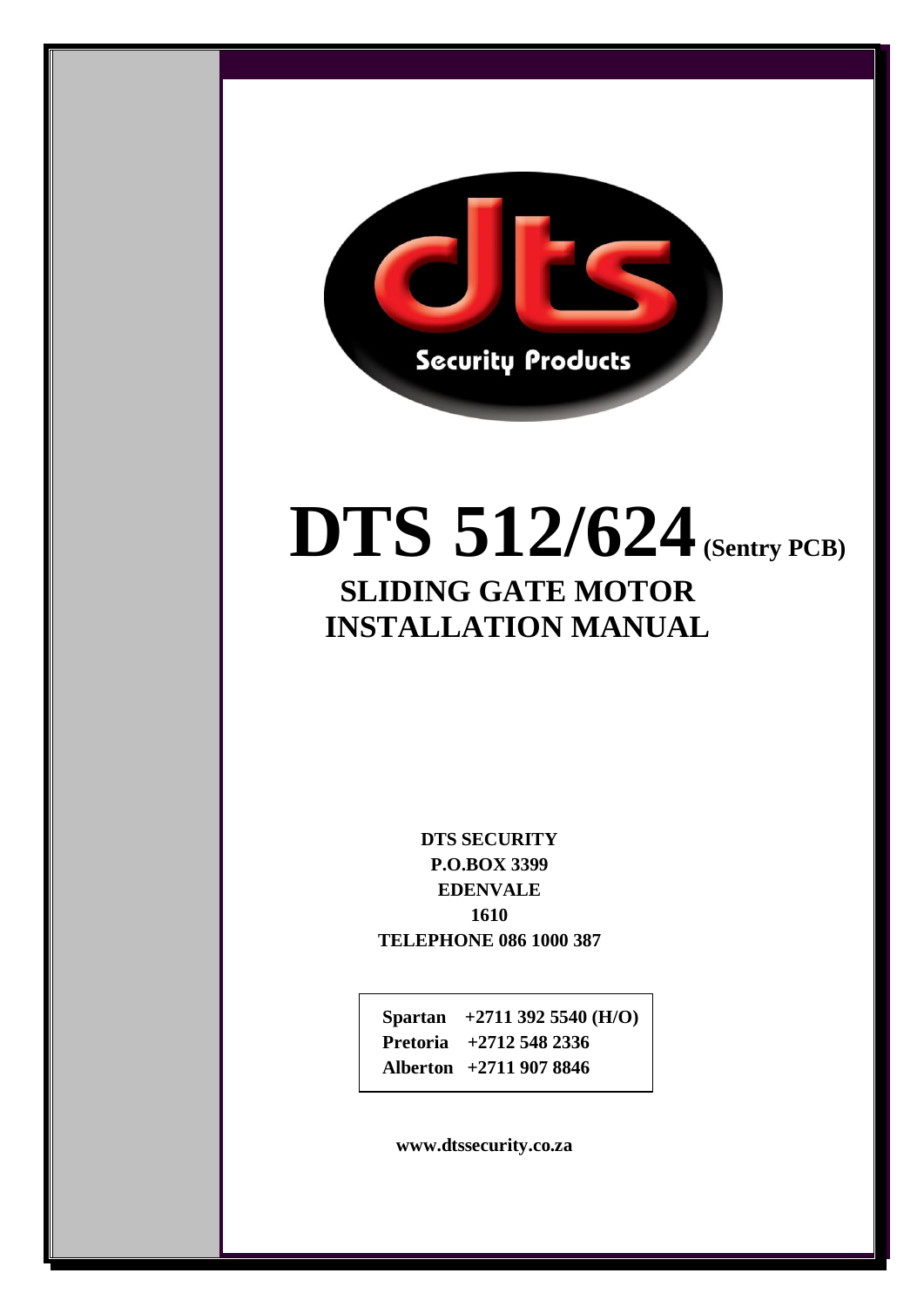#### **BASE PLATE MOUNTING INSTRUCTIONS**



- **1.** Assemble base plate by fastening M10x30 Hex set screws into base plate from under the base plate up and tightening into position.
- **2.** Mount base plate with bolts 160mm from the centre of the gate track and centre of base plate a minimum of 250mm away from the gate opening.
- **3.** Secure the base plate to the gate track by welding the base plate directly to the gate track. (Ensuring a distance of 160mm from centre of gate track to centre of fastening screws).
- **4.** Fit all required cabling through hole provided in base plate.
- **5.** Support the back of the base plate with 40x40x3 angle iron (not provided) or similar off cut steel knocked approximately 300 to 400mm into the ground.
- **6.** Fill area below and around the base plate with approximately 300x400x300 concrete to ensure that the motor will be secure.
- **7. NOTE** The DTS 624 motor must be fitted with a set of IR beams.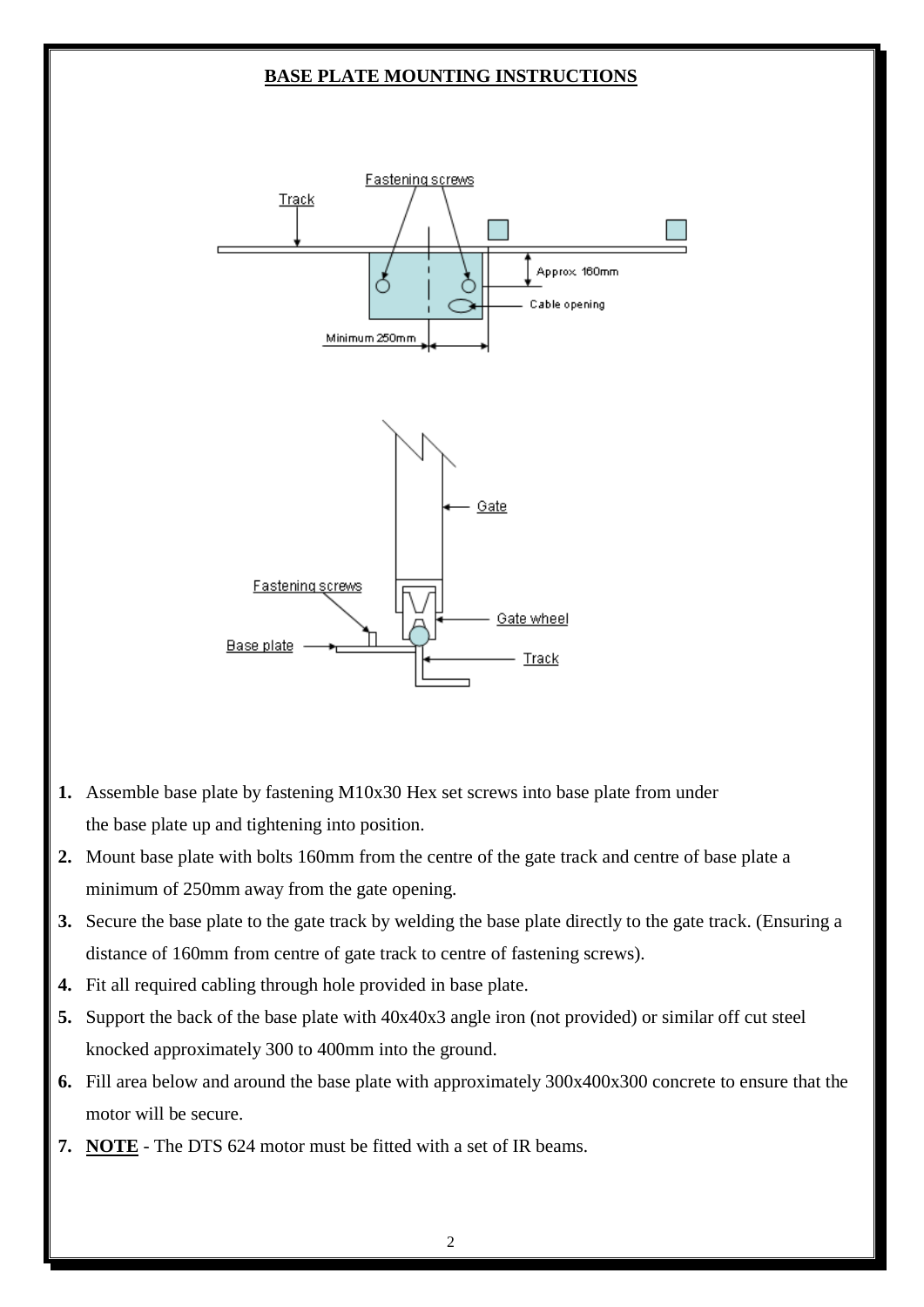## **Gearbox mounting instructions**

- **1.** Fit gearbox over mounting bolts protruding from base plate.
- **2.** Slide gate fully open and closed, insuring pinion gear has approximately 5mm clearance to gate at all times.
- **3.** Fasten gearbox down firmly to base plate using M10 washers and nuts.

## **Rack mounting instructions**

- **1.** Unlock and pull manual override lever fully out to disengage gearbox.
- **2.** Using a 2,5 to 3mm spacer between the pinion gear and the rack, mount the rack using Tek screws No12x20 (not provided) and screw the rack to the gate starting from the tail of the gate and ensuring that the rack is mounted level.

(A spacer can also be put between motor and base plate when fitting rack).

**NB**: **Ensure that one of the screws attaching the nylon rack to the angle is in line with the limit switch spring when the gate is fully closed.**



## **Limit switch actuator mounting instructions**

- **1.** Remove screw attaching the nylon rack to angle that is closest to the position that you wish the gate to stop.
- **2.** Fit limit switch actuator with screw provided, screwing into the nylon rack.
- **3.** Adjust limit switch actuator so that the gate stops approximately 10mm before the post.

Magnetic limit actuator Spring limit actuator





**Important:** A solid stop must be fitted at **both ends** of the gate to prevent the gate from moving past its full open or close position.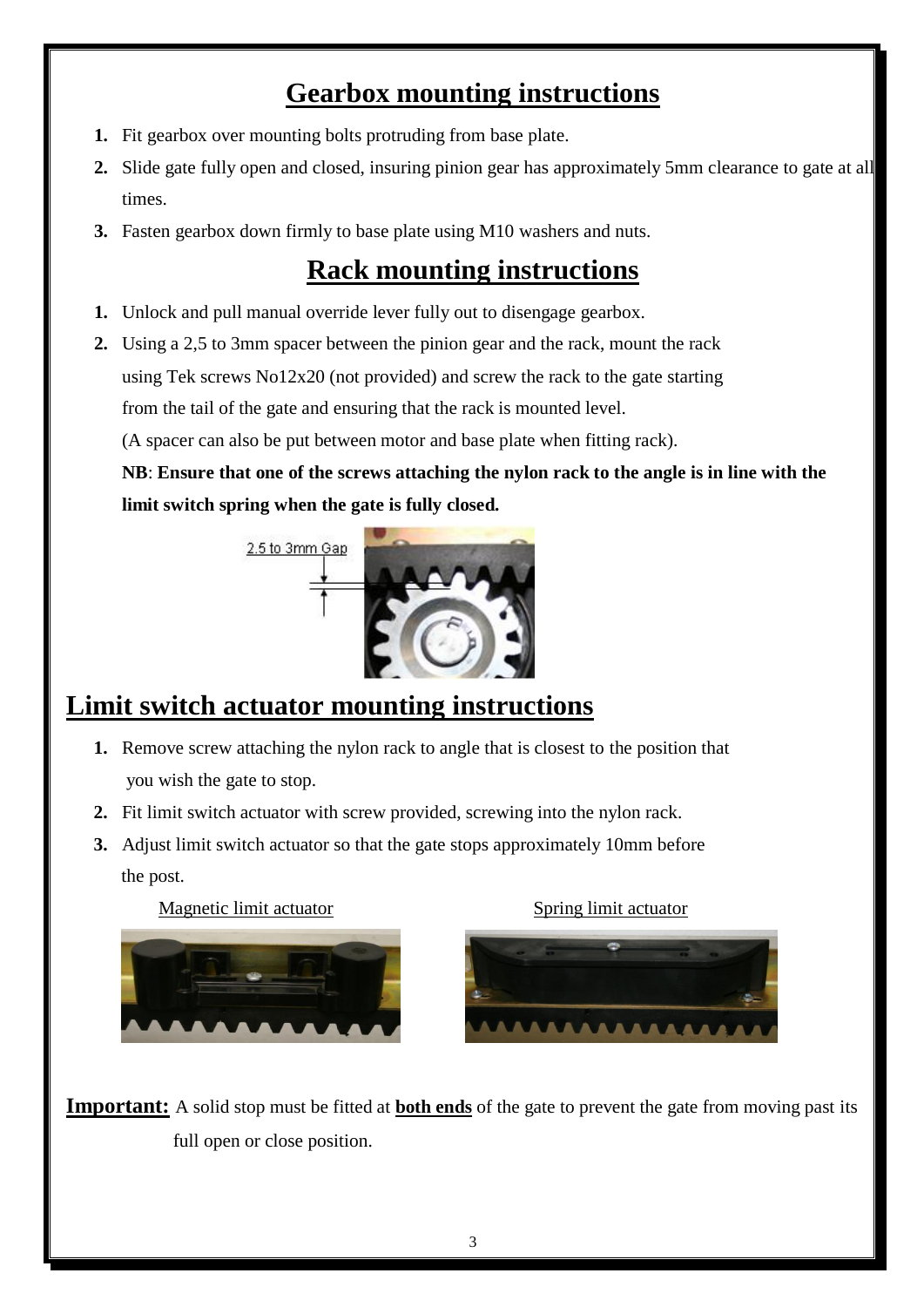## **POWER CONNECTIONS**

## **Low voltage Plug in transformer**.

Connect 16V AC connectors on plug in transformer to 16V AC connectors on controller card.



## DO NOT CONNECT 220V DIRECTLY TO PCB



## **Low voltage on board transformer – 220V at gate.**

 Connect 220V AC to input side of 16V AC transformer (black & brown wires), connect output wires (red) to 16V AC connectors on controller card.



## DO NOT CONNECT 220V DIRECTLY TO PCB



#### **IF 220V IS USED AT GATE MOTOR, A SEPARATE DOUBLE POLE ISOLATOR MUST BE FITTED WITHIN 1M FROM MOTOR.**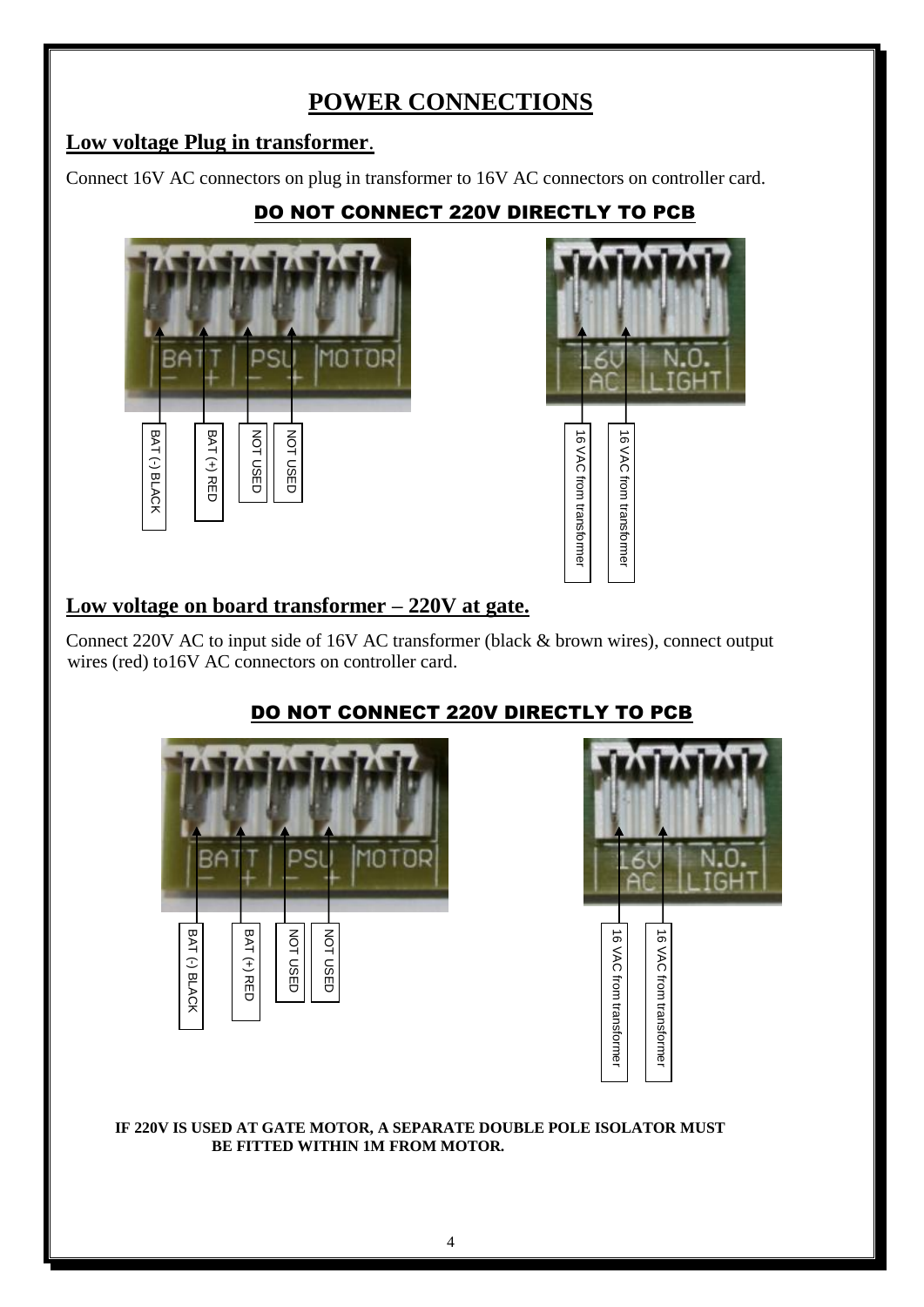## **High access power supply unit – 220V at gate.**

 Connect 220V AC to LEN (Live/Earth/Neutral) connector on side of power supply unit. Black lead from power supply unit gets connected to  $-$  ( neg.) PSU connection on Pcb. Red lead from power supply unit gets connected to  $+$  (pos.) PSU connection on Pcb.



## DO NOT CONNECT 220V DIRECTLY TO PCB



#### **DO NOT USE POWER SUPPLY UNIT (PSU) AND LOW VOLTAGE TRANSFORMER (16V AC) TOGETHER.**

**IF 220V IS USED AT GATE MOTOR, A SEPARATE DOUBLE POLE ISOLATOR MUST BE FITTED WITHIN 1M FROM MOTOR.** 

**COURTESY LIGHT OUTPUT (Will stay on for 3 minutes after a trigger is received)**

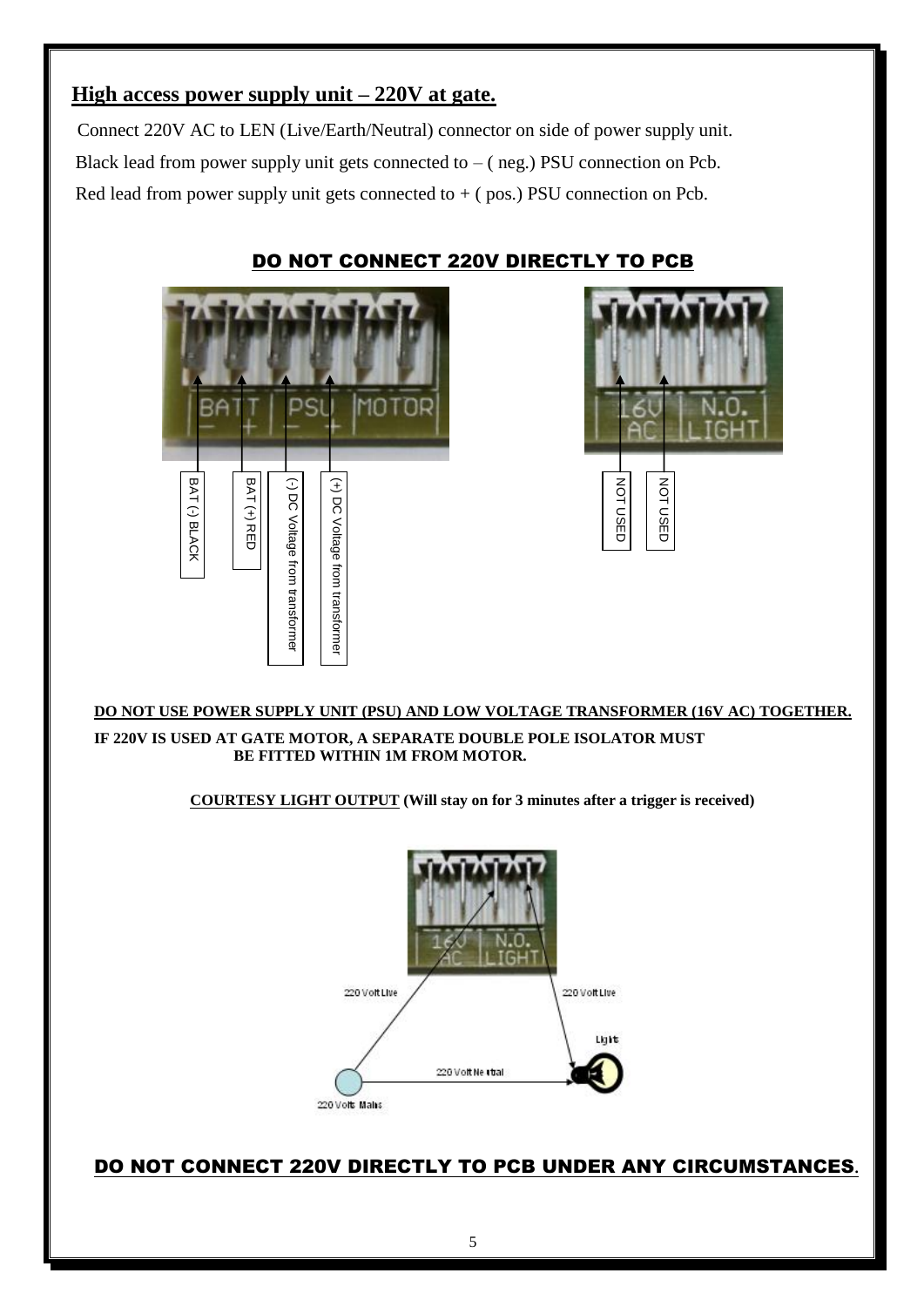## **DO ALL RUNTIME AND TRANSMITTER PROGRAMMING BEFORE CONNECTING ANY ADDITIONAL INPUTS SUCH AS, –INTERCOM, BEAMS ETC.**



## Note: for sentry beams, connect BM to N/C trigger.

**NOTE**- IR beams must be fitted if DTS 624 motor is installed.

## DO NOT CONNECT 220V DIRECTLY TO PCB

#### **Dipswitch selections to activate a function.**

#### Dipswitch 1 - Programming.

- 2 Motor direction. (This can only be changed before programming or if neither limit switches are activated).
- 3 Auto close.
- 4 Condominium mode.
- 5 P.I.R.A.C. mode
- 6 Slow down distance change

#### **Dipswitch selection for programming.** (With dipswitch 1 ON)

Dipswitch 3 – Auto close. (Infra red beams must be fitted if auto close is activated).

Dipswitch 4 – Pedestrian (Distance and time).

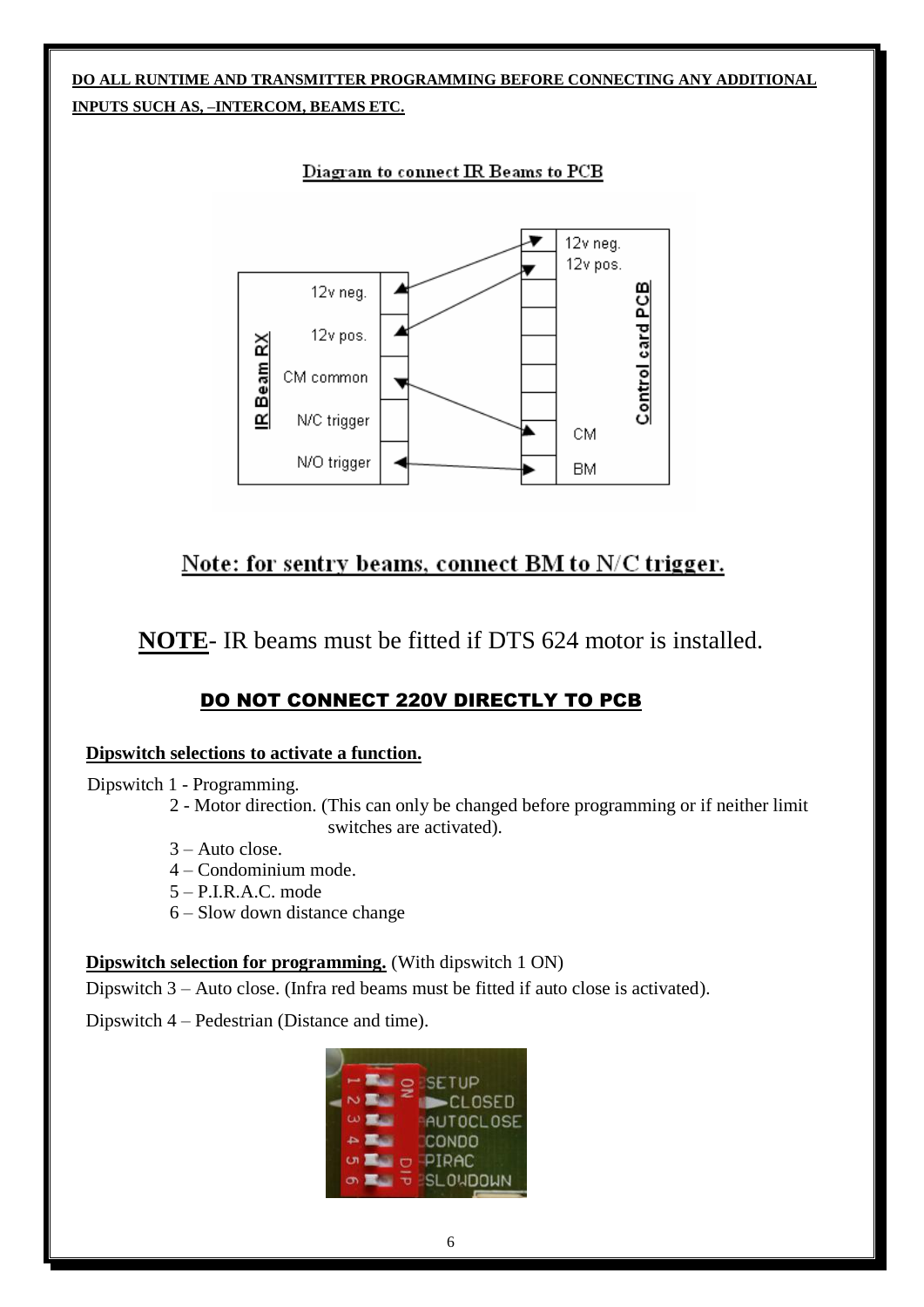## **PROGRAMING**

- **1 – Run Time Setup** (This will automatically happen when triggered after total power up or by following the steps below).
- Gate approximately 1 metre open
- With all dipswitches OFF (excluding dipswitch 2 pending motor direction), press & release Bt/SET button.
- Gate will close, open and close again and stop on close limit (Motor speed can be increased during programming of open cycle by pushing and holding down the Bt/SET button). The closing cycle of programming will automatically run at fast speed.
- Control card will beep to confirm end of run time setup.

## **NOTE: If gate opens first, dipswitch number 2 is wrongly selected.**

- **2 – Auto close** (Default 15 seconds) (Infra red beams must be fitted if auto close is activated).
- Switch Dipswitch 1 and 3 ON.
- Press & hold Bt/SET button
- $\bullet$  PCB will Beep (1 Beep = 1 Sec)
- Release Bt/SET button at required auto close time.
- Switch Dipswitch 1 and 3 OFF.
- Switch Dipswitch 3 back ON to activate the auto close.

#### **3 – Pedestrian Opening** (Default 1 meter / 4 seconds auto close)

- Switch Dipswitch 1 and 4 ON.
- Gate should be in closed position.
- Press & Release Bt/SET Button.
- Gate will open.
- Press & release Bt/SET button to stop gate at required pedestrian opening distance.
- Press & Hold Bt/SET button to program auto close time required.
- Control card will Beep  $(1$  Beep  $= 1$  Sec)
- Release Bt/SET button at required pedestrian auto close time.
- Gate will close again.
- Switch Dipswitch 1 and 4 OFF.

**To reset factory default, push and release Bt Lrn or Pd Lrn, then press and hold Bt/SET for approximately 5 seconds, the PCB will give 2 short beeps as acknowledgement.**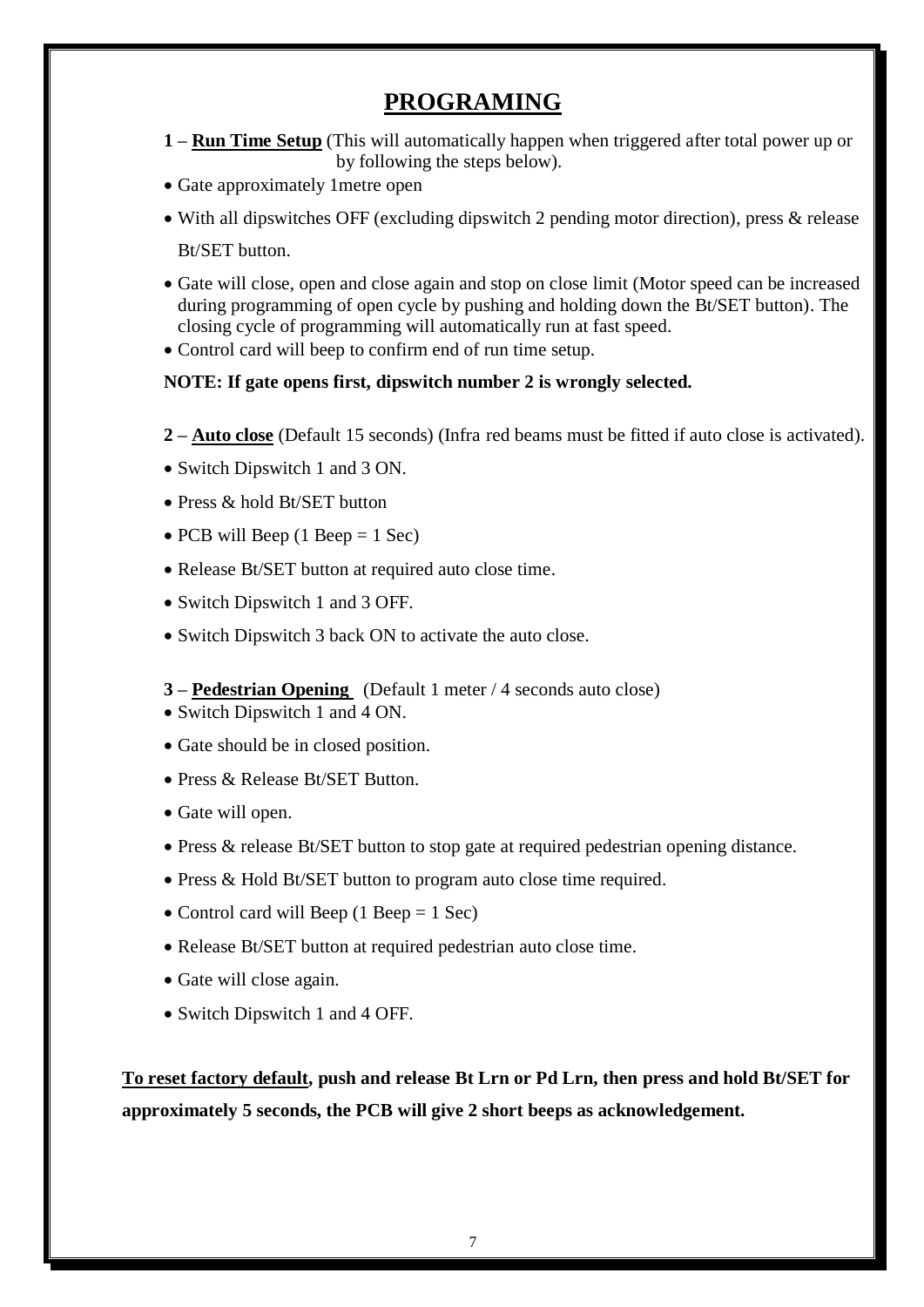## **Load setting**

To adjust the load, turn the provided load pot very slowly to determine the load setting (Minimumanticlockwise & Maximum clockwise). The control card will beep as you turn the pot (1 - 5 beeps).



## **ON BOARD RECEIVER PROGRAMING**

**The onboard receiver is designed to work with Sentry rolling code transmitters.**



| <b>PROGRAMMING A</b><br><b>TRANSMITTER FOR FULL</b><br><b>OPEN OPERATION -Bt Lrn</b> |                                                                                                                                    | <b>PROGRAMMING A</b><br><b>TRANSMITTER FOR PEDESTRIAN</b><br><b>OPERATION-Pd Lrn</b>                                              |  |
|--------------------------------------------------------------------------------------|------------------------------------------------------------------------------------------------------------------------------------|-----------------------------------------------------------------------------------------------------------------------------------|--|
|                                                                                      | 1. Push the Bt Lrn button, the<br>RX led will go on.                                                                               | 1. Push the Pd Lrn button, the<br>RX led will go on.                                                                              |  |
|                                                                                      | 2. Push the required button on<br>the transmitter, the board<br>will give 2 beeps.                                                 | 2. Push the required button on<br>the transmitter, the board<br>will give 2 beeps.                                                |  |
|                                                                                      | <b>3.</b> Repeat Step 1 and 2 for<br>additional transmitters. Up to<br>25 transmitters can be<br>programmed for this<br>operation. | <b>3.</b> Repeat Step 1 and 2 for<br>additional transmitters. Up to<br>5 transmitters can be<br>programmed for this<br>operation. |  |

## **The button used for Bt Lrn CANNOT be used for Pd Lrn and vice versa.**

To erase a button from the receiver, in case of incorrect programming i.e. blue button should be for Bt Lrn and not Pd Lrn.

Simply push and hold the Bt Lrn or the Pd Lrn for 5 seconds, the board will give 1 beep. Then push the button you want to erase, the board will give 2 beeps as confirmation. That button is then erased and can be relearned into the correct input.

#### **To master erase:**

Push and hold the Bt Lrn or the Pd Lrn button, after 5 seconds the board with give 1 beeps. Keep holding for another 5 seconds then the board will give 2 beeps. All transmitters will now be erased.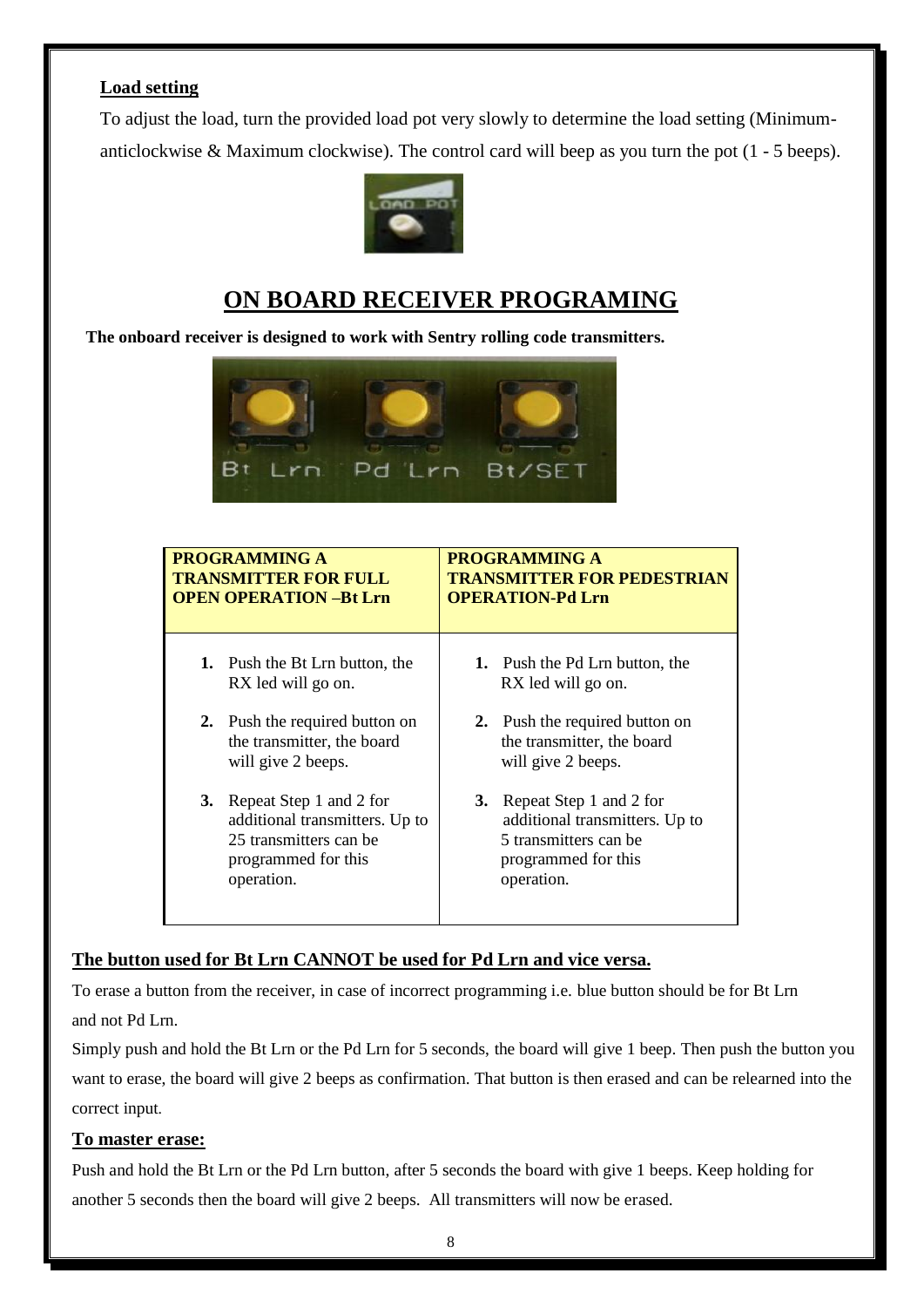## **ELECTRONICS**

#### **FEATURES:**

**1.** Standard

- **2.** Easy motor direction change
- **3.** Auto close facility (Infra red beams must be fitted if auto close is activated).
- **4.** Condominium / Free exit loop facility
- **5.** P.I.R.A.C (Passive Infra Red Access Control) facility
- **6.** Slowdown (Ramp down) facility

#### **1. Standard Mode (No function selected)**

When the gate is activated it will open and can be stopped in mid cycle by pressing the transmitter or manual push button. Pressing the transmitter or push button can reverse the gate. In standard mode the gate will remain on its open limit until it is triggered to close. If main power fails, the motor will still operate until battery reaches 20 volt. Gate will then remain close. Change to manual by overriding the motor by the override lever. When the main power comes on again, lock in the override lever and the motor will function as normal.

#### **2. Easy motor direction change (Dipswitch 2)**

 By selecting the dipswitch, the motor direction and the limit wires are changed automatically. Dipswitch ON, gate closes to the right. Dipswitch OFF, gate closes to the left. (This can only be changed before programming or if neither limit switches are activated).

**3. Auto close (Dipswitch 3 ON)** (Infra red beams must be fitted if auto close is activated). When Auto close is activated and the Gate opens to the open limit, the gate will wait the pre-programmed time before automatically closing. If the gate is triggered while the gate is in its closing cycle it will stop and reopen.

To override the auto close wait till the gate reaches its open limit then press & hold the transmitter or manual push button for 5 sec. (The control card will give 1 long beep to confirm the override) To reactivate the auto close, press the transmitter or manual push button.

If the transmitter or manual push button is pressed while the gate is in its opening cycle, the gate will close after the preprogrammed auto close time (from any position, not only from the open limit)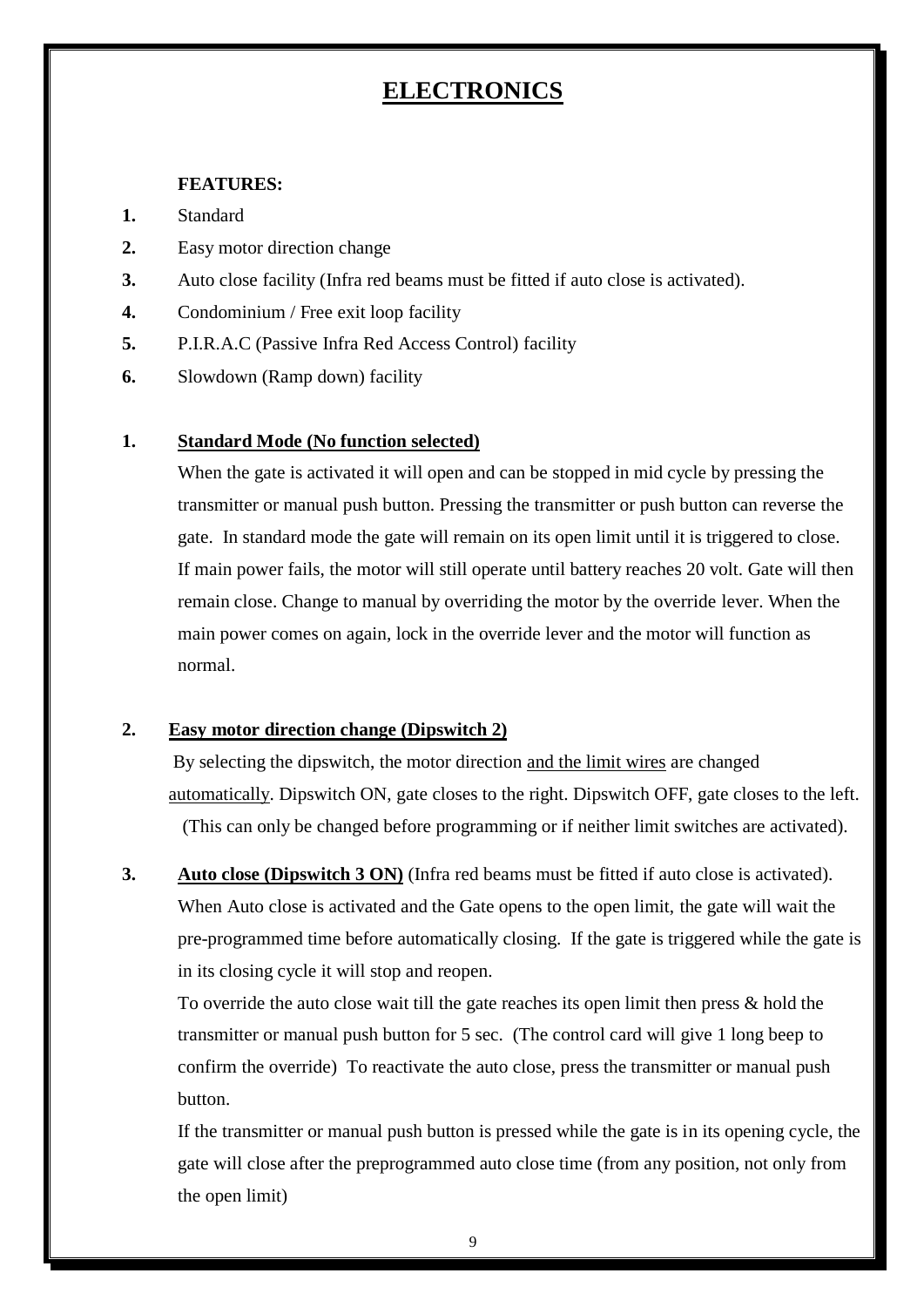### **4. Condominium/free exit loop (Dipswitch 4 ON)**

When condominium/free exit loop is activated on the unit, the unit will not respond to any transmitter or manual push button while in its opening cycle or open position. When the gate is on the open limit the unit will automatically wait the pre-programmed auto close time and then close (even if auto close function is not selected i.e. dipswitch 3 is off).When the gate is in its closing cycle and the transmitter or manual push button is pressed the gate will stop and open. Auto close cannot be over ridden in condominium mode. If main power fails, the motor will still operate until battery reaches 20 volt. Gate will then remain open. Change to manual by overriding the motor by the override lever. When the main power comes on again, lock in the override lever and the motor will function as normal.

### **5. P.I.R.A.C (Passive Infra Red Access Control) (Dipswitch 5 ON)**

With P.I.R.A.C mode activated, if the gate is in its opening cycle and the IR beam is activated and released the gate will stop and close immediately. When the gate is on the open limit the unit will not automatically close unless auto close has been selected.

#### **6. Slowdown (Dipswitch 6)**

With dipswitch selected ON, the gate will have a long close and open ramp down distance, and with the dipswitch OFF, a short ramp down distance.

 **NOTE - (For any gate exceeding 3.5 meters width, the long ramp down is recommended).**

## **FOR SAFETY REASONS**

Infra red beams are recommended for all

gate motor installations.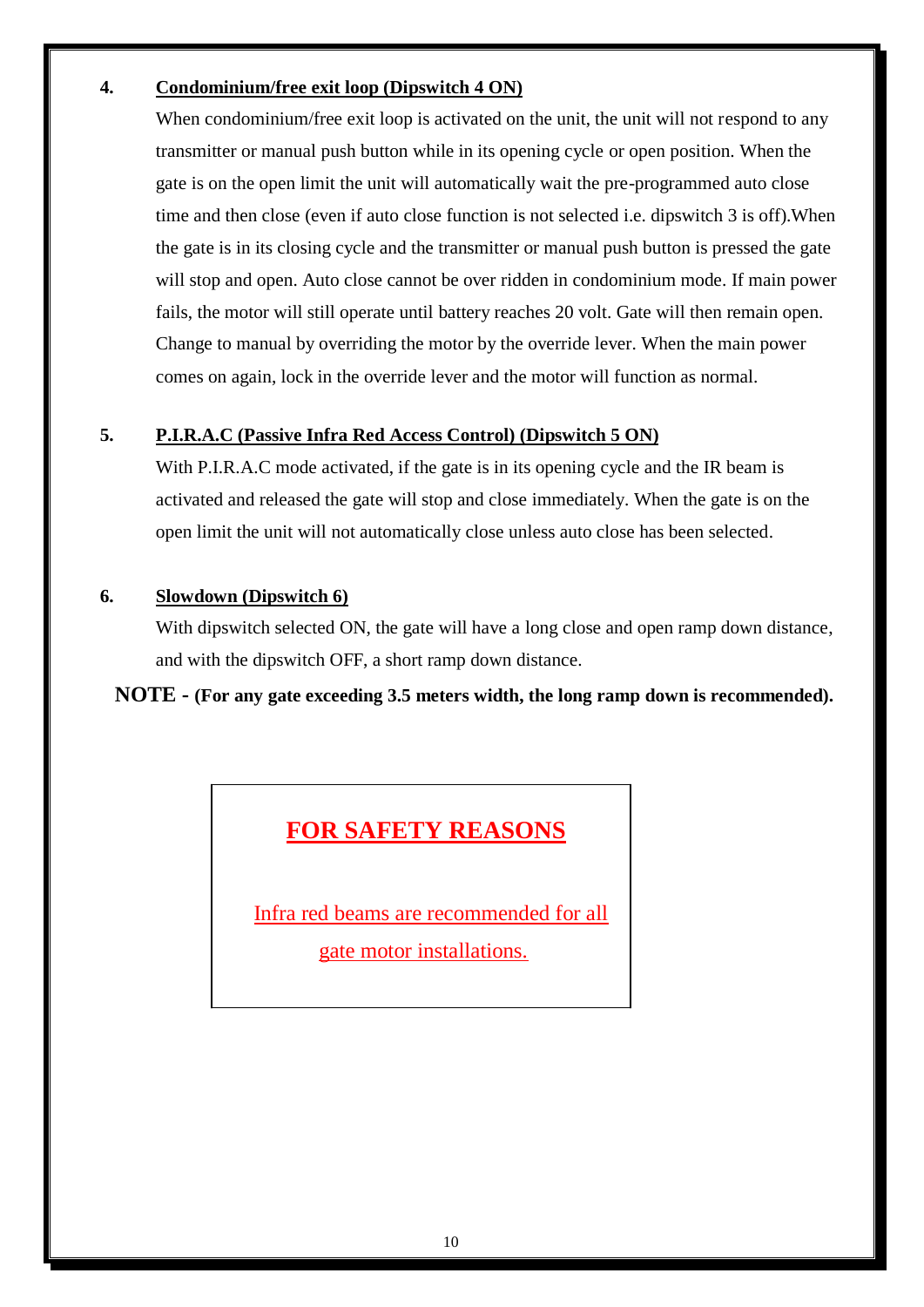## **PCB Control card.**



## **For PCB identification**

- **2 x Voltage regulators = 24V motor.**
- **1 x Voltage regulator = 12V motor.**

**NB** – When connecting intercoms to the control card, please ensure that your intercom trigger output is potential free (ZERO voltage). If not, a gate relay module must be fitted.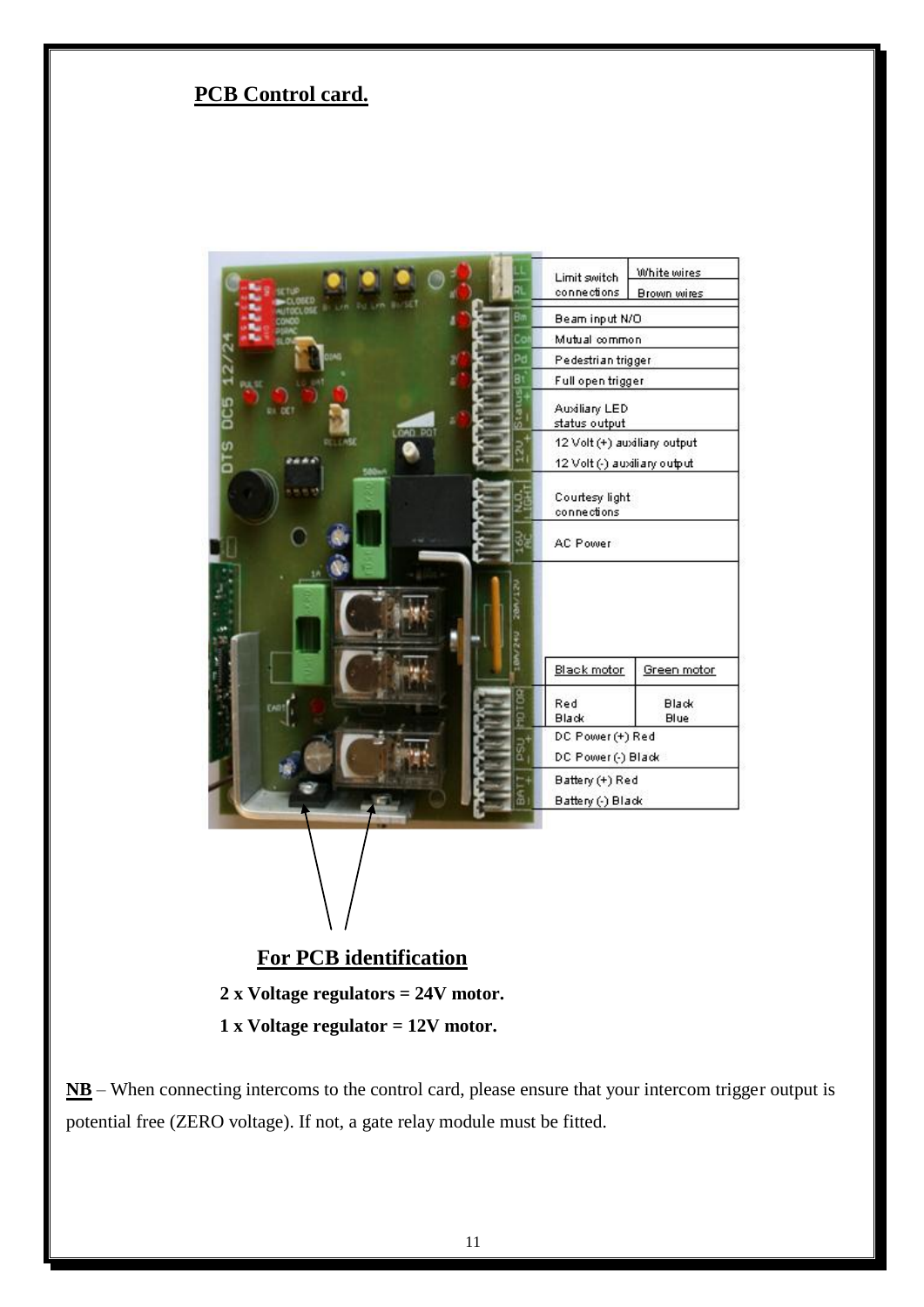## **TROUBLESHOOTING**

| <b>SYMPTOMS</b>                | <b>CAUSES</b>                     | <b>ACTION</b>                              |
|--------------------------------|-----------------------------------|--------------------------------------------|
| When pressing the remote       | Transmitter battery flat.         | Replace transmitter battery.               |
| transmitter the gate operator  |                                   |                                            |
| will not respond at all        | Transmitter physically damaged.   | Check with supplier.                       |
|                                | Transmitter has not been          |                                            |
|                                | programmed into the receiver      | Follow the receiver setup<br>instructions. |
| <b>OR</b>                      |                                   |                                            |
|                                | memory.                           |                                            |
| PCB responds but gate will not | Battery has reached its low level | Check the household main                   |
| open                           | (10/20 Volt) indicated by 3 beeps | supply, the transformer or PSU             |
|                                | $/3$ beeps.                       | and all related cabling.                   |
|                                |                                   |                                            |
|                                | Motor is in holiday lock-out,     | Press and hold the pedestrian              |
|                                | indicated by 4 quick beeps.       | remote for approximately 13                |
|                                |                                   | seconds. PCB will give 5 long              |
|                                |                                   | beeps to indicate holiday lock-out         |
|                                |                                   | is released.                               |
|                                |                                   |                                            |
|                                | Override door is open, indicated  | Close override door.                       |
|                                | by 3 short beeps.                 |                                            |
|                                | PCB faulty, indicated by 1 long   | Return PCB to supplier.                    |
|                                | and 1-5 short beeps.              |                                            |
|                                |                                   |                                            |
|                                | Motor/Load Fuse blown,            | Replace the (12Volt) 25 Amp                |
|                                | indicated by the relays clicking  | Fuse, (24Volt) 10 Amp Fuse.                |
|                                | followed by 4 short beeps         |                                            |
| When pressing either the       | Not picking up the encoder        | Fix encoder reader position to the         |
| transmitter or the PCB button  | reader, indicated by a short      | magnet on the motor.                       |
| (Bt/SET), no movement or       | movement followed by 4 short      |                                            |
| opens a short distance only.   | beeps.                            |                                            |
|                                |                                   |                                            |
|                                | Motor overload, indicated by a    | Turn up the load on the load pot.          |
|                                | short movement followed by 4      | Remove any obstructions from               |
|                                | short beeps and the St LED        | the rail.                                  |
|                                | flashing fast.                    | Check weight and pulling force of          |
|                                |                                   | gate.                                      |
|                                |                                   |                                            |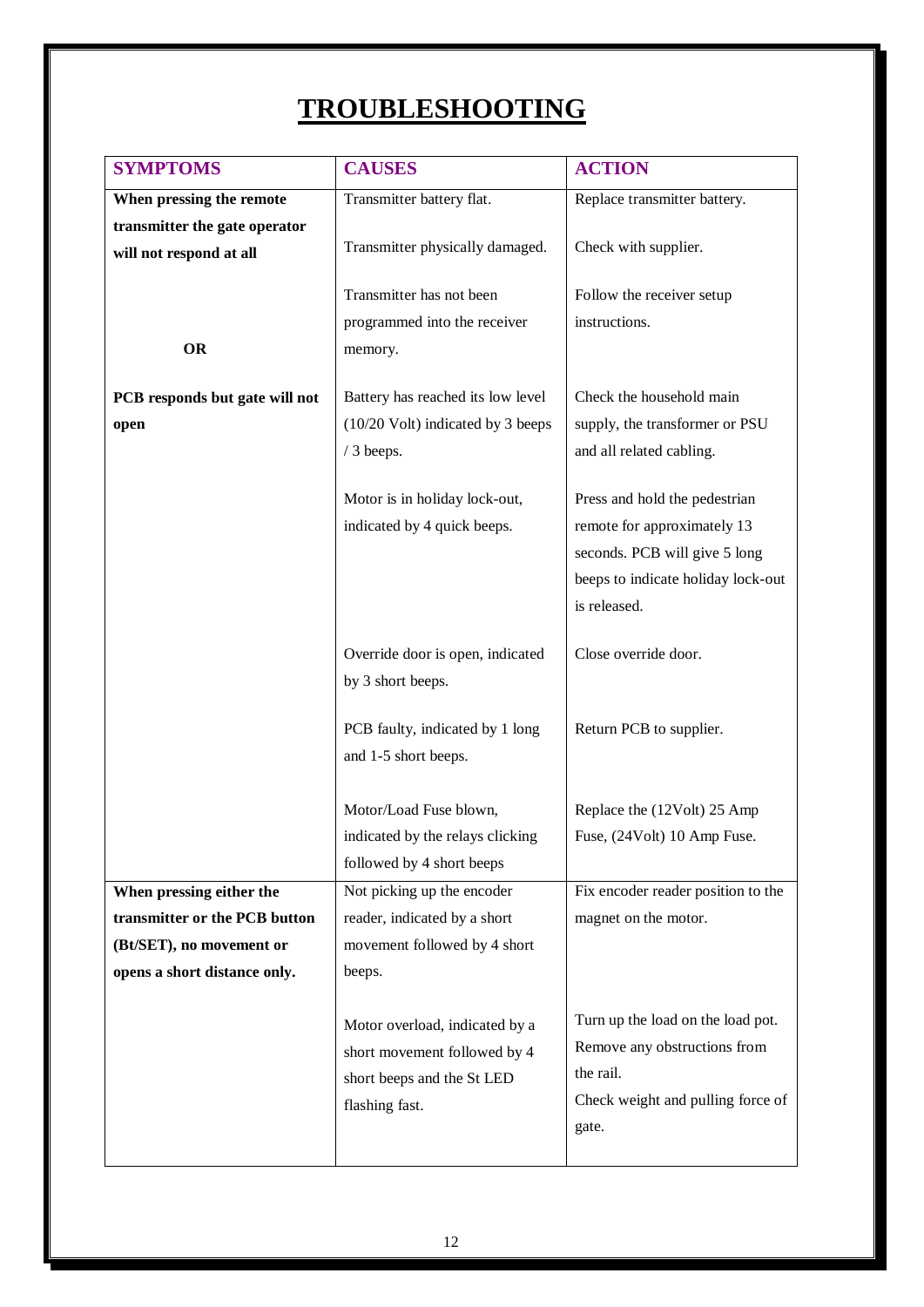| Before operating, the unit gives | The primary supply has failed       | Check the household main          |
|----------------------------------|-------------------------------------|-----------------------------------|
|                                  |                                     |                                   |
| two long beeps                   | and the unit is running on battery  | supply, the transformer or PSU    |
|                                  | reserve.                            | and all related cabling.          |
| The gate opens but will not      | The primary supply has failed       | Check the household main          |
| close                            | and the unit is running on battery  | supply, the transformer or PSU    |
|                                  | reserve with the                    | and all related cabling.          |
|                                  | condominium/loop option             |                                   |
|                                  | selected and it has reached its low |                                   |
|                                  | battery limit (10/20 Volt)          |                                   |
|                                  | indicated by 3 beeps / 3 beeps.     |                                   |
|                                  |                                     |                                   |
|                                  | Safety infra-red beams are          | Clear obstruction or              |
|                                  | obstructed or the beams             | repair/replace safety infra-red   |
|                                  | equipment/cabling are faulty.       | beams equipment/cable.            |
| The gate when closing stops      | The unit is sensing an obstruction  | Clear obstruction or adjust load  |
| and reverses or when opening     |                                     | sensing.                          |
| stops.                           |                                     |                                   |
|                                  | The infra-red beam has been         | Clear obstruction.                |
|                                  | triggered.                          |                                   |
|                                  |                                     |                                   |
| <b>OR</b>                        | Another trigger has been received   | Check with other operators on the |
|                                  | by the control card.                | system.                           |
|                                  |                                     |                                   |
| Gate tries to run and the relays | Encoder is faulty.                  | Turn ring magnet on the motor by  |
| kick out.                        |                                     | hand: if no activity on the       |
|                                  |                                     | encoder LED, contact supplier.    |
| Gate does not remain open.       | Auto close has been selected.       | Deselect auto close or use auto   |
|                                  | Another user has triggered the      | close override.                   |
|                                  | unit.                               |                                   |
|                                  | Condominium/loop has been           | Deselect condominium / loop       |
|                                  | selected.                           | mode.                             |
| When the beams input is          | P.I.R.A.C. mode has been            | Deselect P.I.R.A.C. mode          |
| triggered, the gate stops and    | selected.                           |                                   |
| reverses during opening cycles.  |                                     |                                   |
|                                  | Gate is closing in the wrong        | Dipswitch 2 is selected           |
|                                  | direction.                          | incorrectly.                      |
|                                  |                                     |                                   |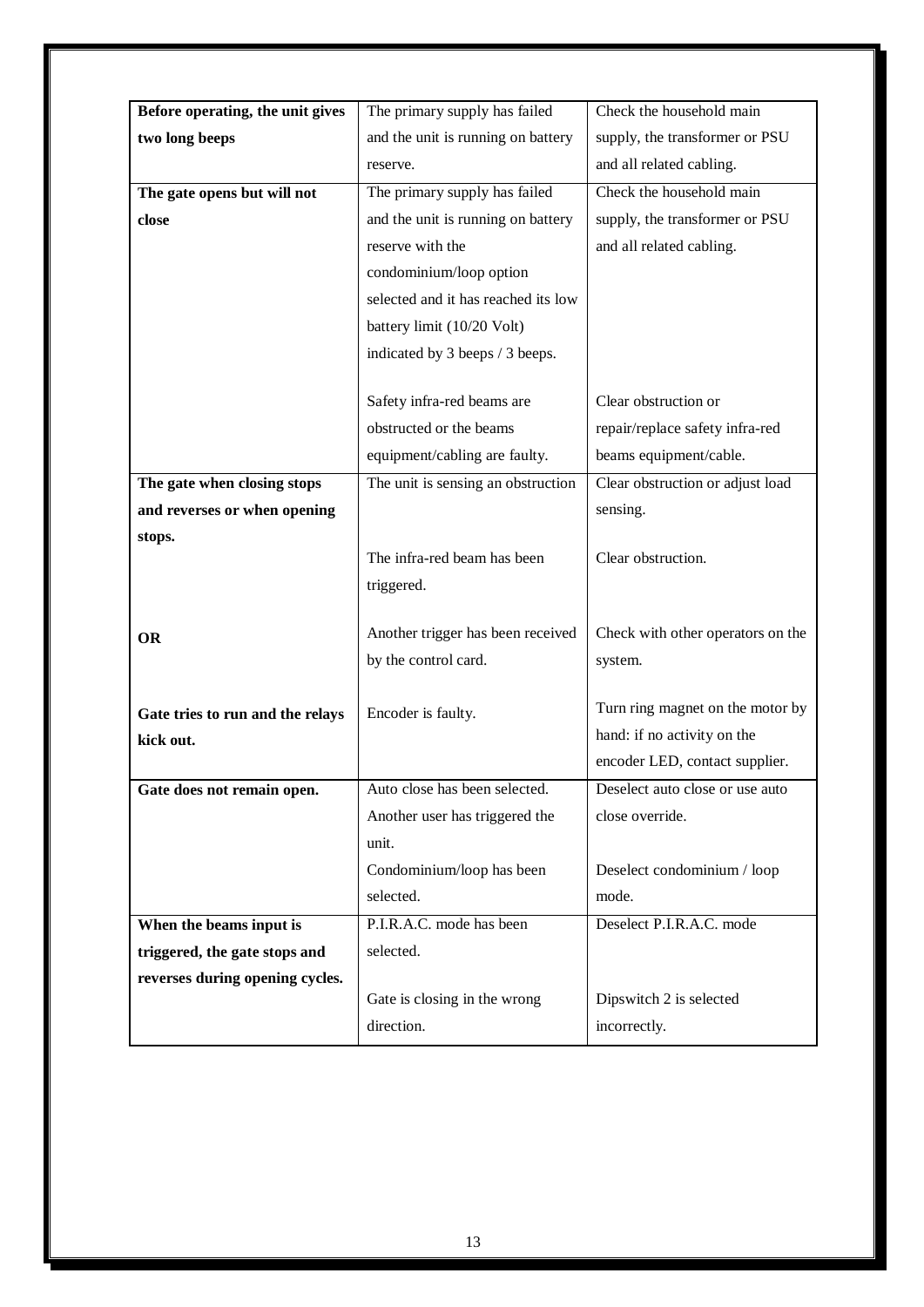| The unit beeps 3 times and       | The pedestrian (Pd) mode is        | Check with the other operators      |
|----------------------------------|------------------------------------|-------------------------------------|
| opens partially, beeps 3 times   | being triggered. This is constant  | and check switching equipment /     |
| and the closes. This can         | if the sequence keeps repeating.   | cabling attached to the (Pd) input. |
| sometimes continue               |                                    |                                     |
| indefinitely.                    | A transmitter code has been        | Re-code the receiver as per         |
|                                  | programmed into the pedestrian     | instructions                        |
|                                  | (Pd Lrn) function of the receiver. |                                     |
| When gate reaches a limit        | Limit inputs wired incorrectly     | Re-wire                             |
| actuator, the unit does not stop | (out of sync' with the motor       |                                     |
| running.                         | direction.)                        |                                     |
|                                  |                                    |                                     |
|                                  | Limit switch is faulty.            | Check with supplier.                |
|                                  |                                    |                                     |
| Gate motor is jumping teeth on   | Pinion to rack spacing is          | Re-align.                           |
| the rack.                        | incorrect.                         |                                     |
|                                  |                                    |                                     |
|                                  | Rack is insufficiently fastened to | Re-align and correct fastening.     |
|                                  | gate leaf.                         |                                     |
|                                  |                                    |                                     |
| Gate jams in the open or closed  | Gate is running too far.           | Adjust the limit actuators so that  |
| position and is not easy to      |                                    | the gate does not ram into the end  |
| manually release.                |                                    | stops.                              |
|                                  |                                    |                                     |
|                                  | Gate is running past its limit     | Replace the switch, rewire          |
|                                  | actuator.                          | correctly or check limit spring     |
|                                  |                                    | assembly.                           |
|                                  |                                    |                                     |